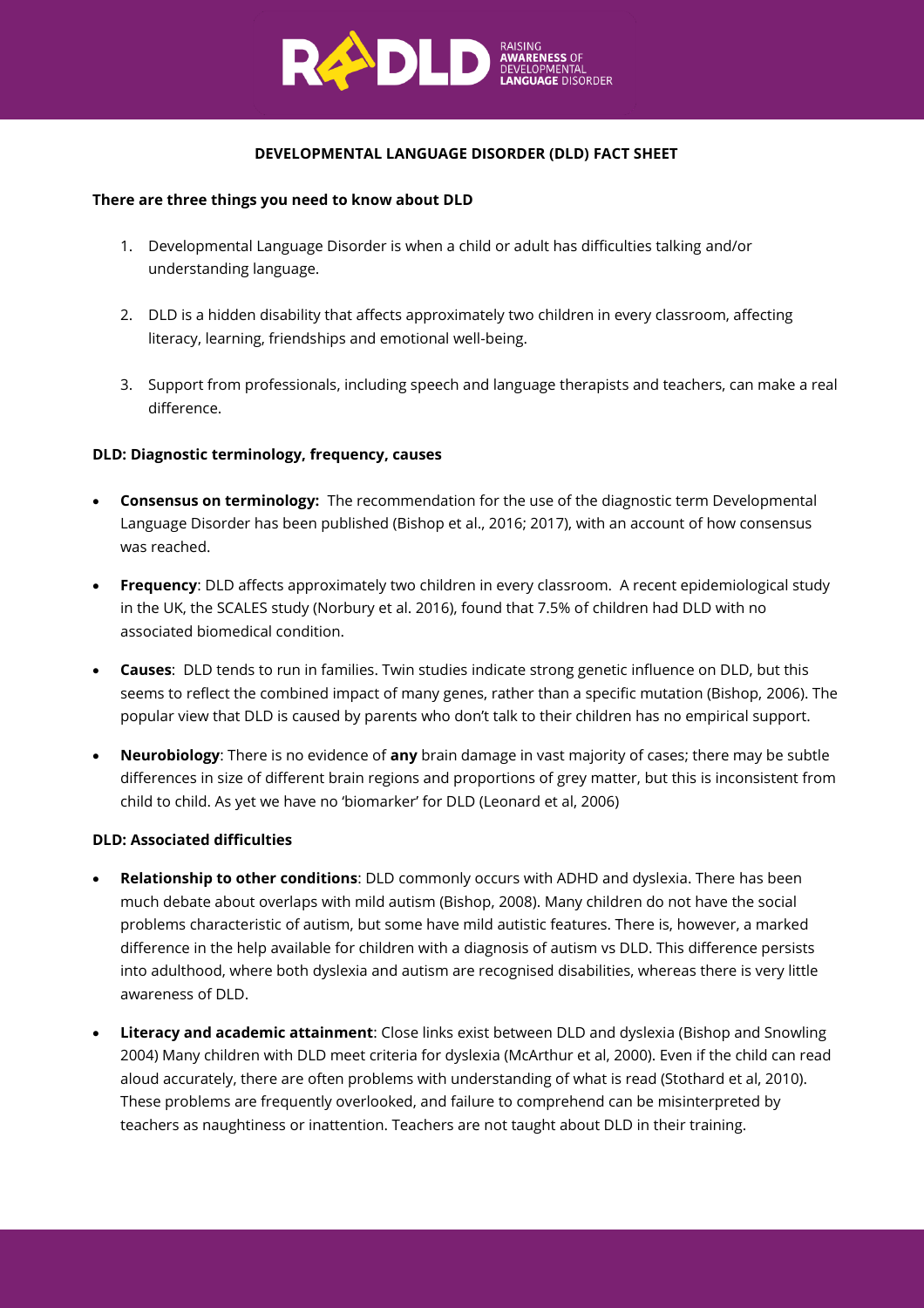

• **Social difficulties with peers**: Being able to express oneself fluently and to quickly grasp what others are saying can have a big impact on social relationships. The Manchester Language Study found that by 16 years of age, 40% of individuals with DLD had difficulties in their interaction with peers (St. Clair, Pickles, Durkin & Conti-Ramsden, 2011), 50% of 16 year olds recall being bullied in childhood (in comparison to less than 25% of typically-developing teenagers) and 13% have experienced persisting bullying since childhood. (Knox & Conti-Ramsden 2003). Better understanding of DLD by adults and peers could help avoid these negative outcomes.

### **DLD: Employment and Mental Health**

- **Employment**: DLD needs to be taken seriously because it can increase the risk of unemployment and lack of independence in adulthood (Conti-Ramsden & Durkin, 2008). Nevertheless, those with milder problems often hold down jobs, but usually of a relatively unskilled nature (Whitehouse et al 2009). Better recognition of DLD in schools would allow children's areas of skill to be developed and fostered, so they are not disregarded if they don't do well on conventional academic outcomes.
- **Mental Health**: Children with milder DLD show few difficulties. In contrast, approximately two thirds of children (64%) with persisting language disorder exhibit **some** externalizing behaviours (e.g. conduct problems: aggression 'fights with other children') and/or internalizing difficulties (e.g. withdrawal: solitary, tends to play alone) (Conti-Ramsden & Botting, 2004). Fortunately, these difficulties often resolve in adolescence (St. Clair et al., 2011), yet teenagers with DLD are two and half times more likely to report symptoms of depression than their typically developing peers (Conti-Ramsden & Botting, 2008). Most therapies for children's mental health problems are 'talking therapies' which may not be optimal for children with DLD.

### **DLD: Intervention**

• **Intervention**: For interventions to be effective they must be of high quality and of sufficient duration an increasing number of promising ones are being developed (Law et al 2015). Indeed, robust controlled trials in schools have shown that interventions delivered by teaching assistants, who are trained and supported can bring about significant gains in Language (Fricke et al., 2013; 2017 and Literacy (Bowyer-Crane et al, 2008). Some children will need longer-term support for problems that are likely to persist despite intervention (Boyle et al, 2010). Research has found particular difficulties of intervening with children with receptive difficulties.

# **DLD: Public recognition and the RADLD campaign**

- **History and terminology:** Children's language problems have been described for nearly 200 years (Gall 1822). 'Developmental aphasia' was the original term used, but subsequently many different terms have been used (specific language impairment, primary language difficulty) in research and practice (Dockrell, 2006). The term Developmental Language Disorder has been around for many years, but the new recommendations published in 2017 give clear guidelines about how it should be used and explain why it is preferred over other terminology.
- **Need for improved public recognition of DLD.** There is poor public awareness of the condition, reflected also in low rates of research relative to the frequency and severity of DLD (Bishop, 2010). The RADLD (formerly RALLI) campaign has fought to increase awareness of basic facts about DLD via a YouTube channel, website and supporting materials.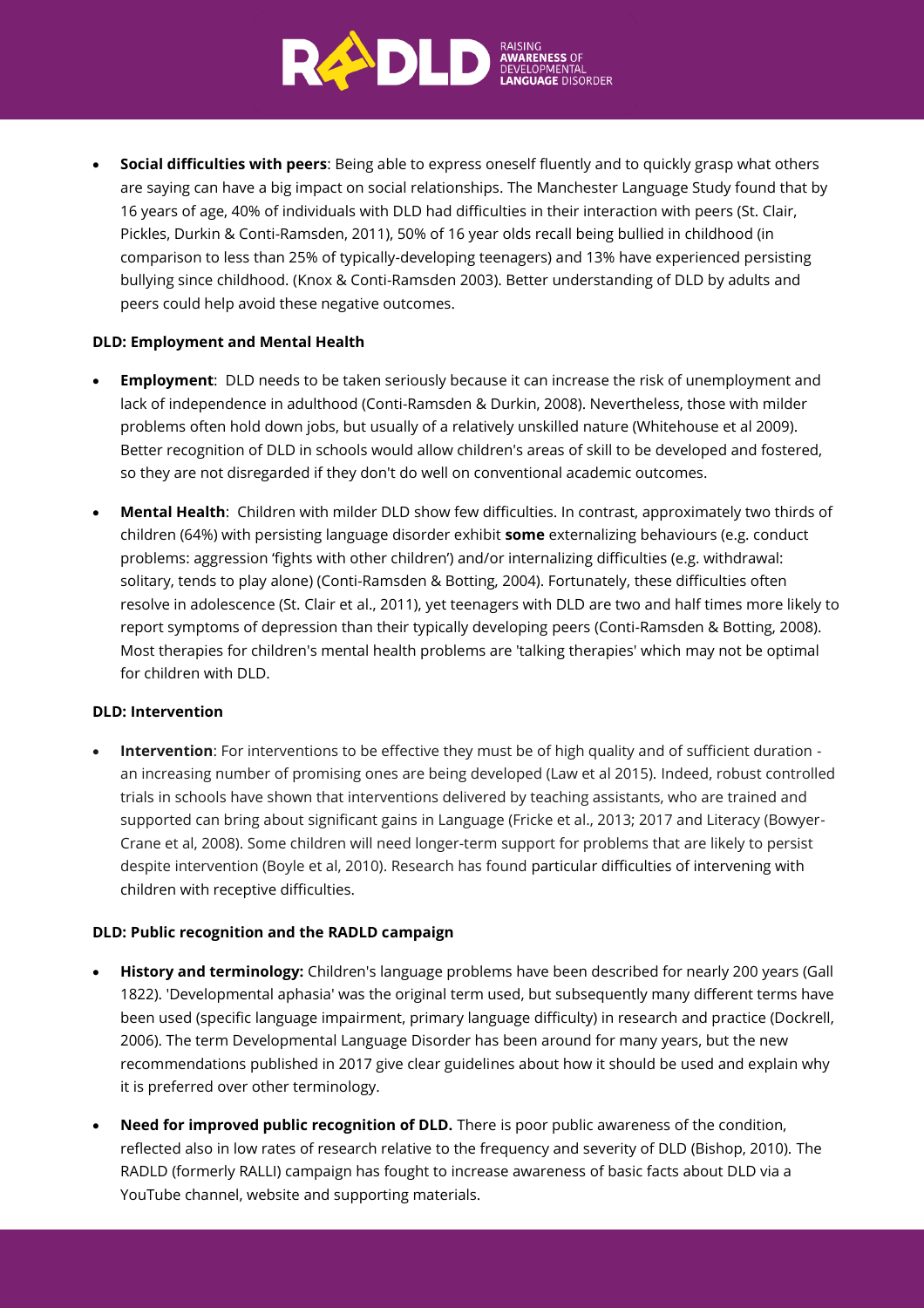

#### **References**

- Bishop, D. V. M. (2006). What causes specific language impairment in children? Current Directions in Psychological Science, 15, 217-221.
- Bishop, D. V. M. (2008). Specific language impairment, dyslexia, and autism: Using genetics to unravel their relationship. In C. F. Norbury, J. B. Tomblin & D. V. M. Bishop (Eds.), Understanding developmental language disorders: from theory to practice (pp. 67-78). Hove: Psychology Press.
- Bishop, D. V. M. (2010). Which neurodevelopmental disorders get researched and why? PLOS One, 5(11), e15112.
- Bishop, D. V. M., Clark, B., Conti-Ramsden, G., Norbury, C. F., & Snowling, M. J. (2012). RALLI: An internet campaign for raising awareness of language learning impairments. Child Language Teaching & Therapy, 28(3), 259-262. doi:10.1177/0265659012459467. pdf here:

<http://journals.sagepub.com/doi/pdf/10.1177/0265659012459467>

- Bishop, D. V. M., & Snowling, M. J., (2004) Developmental Dyslexia and Specific Language Impairment: The same or different? Psychological Bulletin. 130 (6), 858-886.
- Bishop, D. V. M., Snowling, M. J., Thompson, P. A., Greenhalgh, T., & The CATALISE Consortium. (2016). [CATALISE: a multinational and multidisciplinary Delphi consensus study.](http://journals.plos.org/plosone/article?id=10.1371/journal.pone.0158753) Identifying language impairments in children. PLOS One, 11(7), e0158753. doi:10.1371/journal.pone.0158753
- Bishop, D. V. M., Snowling, M. J., Thompson, P. A., Greenhalgh, T., & The CATALISE Consortium. (2017). Phase [2 of CATALISE: a multinational and multidisciplinary Delphi consensus study of problems with language](http://onlinelibrary.wiley.com/doi/10.1111/jcpp.12721/abstract)  [development: Terminology.](http://onlinelibrary.wiley.com/doi/10.1111/jcpp.12721/abstract) Journal of Child Psychology & Psychiatry. doi:10.1371/journal.pone.0158753
- Boyle, J., McCartney, E., O'Hare, A., & Law, J. (2010). Intervention for mixed receptive-expressive language impairment: a review. Developmental Medicine and Child Neurology, 52(11), 994-999. doi:10.1111/j.1469- 8749.2010.03750.x
- Bowyer-Crane, C., Snowling, M.J., Duff, F.J., Fieldsend, E., Carroll, J.M., Miles, J., Götz, K., & Hulme, C. (2008) Improving Early Language and Literacy Skills: Differential Effects of an Oral Language versus a Phonology with Reading Intervention. Journal of Child Psychology & Psychiatry, 49, 422-432
- Conti-Ramsden, G., & Botting, N. (2004). Social difficulties and victimization in children with SLI at 11 years of age. Journal of Speech, Language, and Hearing Research, 47, 145-161.
- Conti-Ramsden, G., & Durkin, K. (2008). Language and independence in adolescents with and without a history of Specific Language Impairment (SLI). Journal of Speech, Language and Hearing Research, 51, 70- 83.
- Dockrell JE, Lindsay G, Letchford C, and Mackie C (2006) Educational provision for children with specific speech and language difficulties: Perspectives of speech and language therapy managers. International Journal of Language and Communication Disorders, 41, 423–40.
- Fricke, S., Bowyer-Crane, C., Haley, A.J., Hulme, C. & Snowling, M.J., (2013) Efficacy of language intervention in the early years. Journal of Child Psychology and Psychiatry. 54(3), 280-290.
- Gall, F. J. (1822), Sur les fonctions du cerveau et sur celles de chacunede ses parties: avec des observations sur la possibilité do reconnaître les instincts, les penchans, les talens, ou les dispositions morales et intellectuelles des homes et des animaux, par la configuration de leur cerveau et de leur tête. Paris: J.B. Baillire.
- Knox, E., & Conti-Ramsden, G. (2003). Bullying risks of 11-year-old children with specific language impairment (SLI): does school placement matter? International Journal of Language & Communication Disorders, 38(1), 1-12.